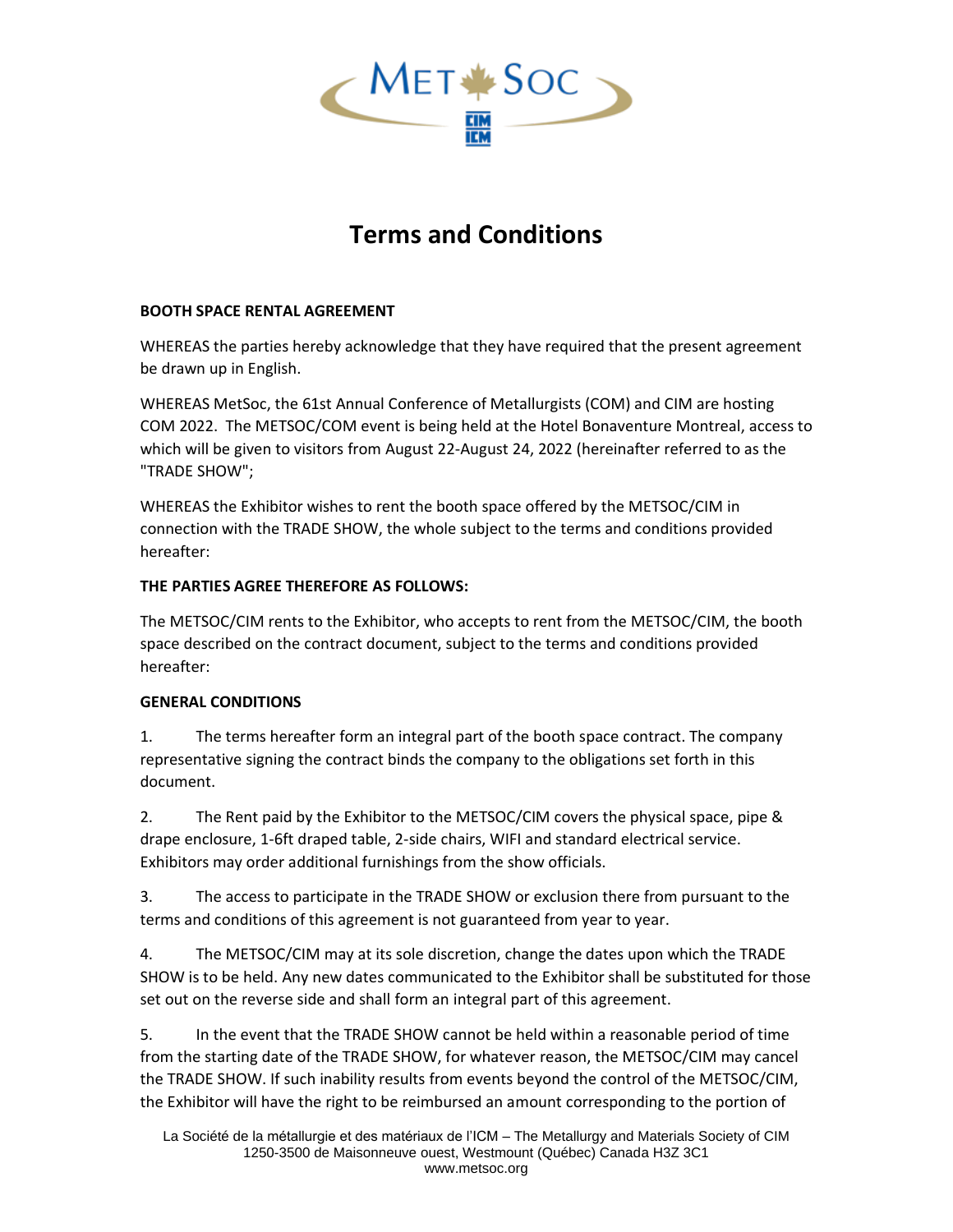

the Rent already paid to the METSOC/CIM for the account of the Exhibitor after deducting an amount equal to a fraction of the expenses already incurred by the METSOC/CIM for the organization of the TRADE SHOW, which fraction shall have as a numerator the square footage of the Space and as a denominator the total square footage of all of the sites rented to exhibitors for the purpose of the TRADE SHOW. The expenses incurred by the METSOC/CIM shall be established by it and accompanied by receipts or other justifying documents. If such inability results from events under the control of the METSOC/CIM, the Exhibitor shall have the right to be reimbursed for all Rent previously paid to the METSOC/CIM for the account of the Exhibitor without any deduction. In any event, the Exhibitor hereby waives the right to any other reimbursement and to any claim for damages resulting from the cancellation of the TRADE SHOW.

6. Notwithstanding the terms of Section 5, the Exhibitor expressly waives the right to all recourses, claims or causes of action against the METSOC/CIM resulting from the inability of the METSOC/CIM to carry out its obligations under this agreement, in whole or in part, where such inability is caused, directly or indirectly, by an event outside its control such as health safety advisories, fire, storm, flood, war, rebellion, insurrection, riot, civil unrest (actual or potential), earthquake, strike, lock-out, picketing, structural damage to any movable or immovable property directly or indirectly associated with the use and enjoyment of the Space and, without limiting the generality of the foregoing, where such inability results from the actions of the owner of the TRADE SHOW grounds, the municipality where the TRADE SHOW grounds are located or any provincial of federal authority.

7. Permits accessory to the occupation of the Space are the responsibility of the Exhibitor.

8. In the event that the Space allocated to the Exhibitor becomes unusable for any reason whatsoever during the course of the TRADE SHOW, the Exhibitor shall only have to pay Rent for the period during which the Space was usable on a pro rata basis based on the number of days the Space was in use in relation to the total length of the TRADE SHOW. The length of the aforementioned period shall be determined solely by the METSOC/CIM. The Exhibitor waives the right to claim any damages from the METSOC/CIM resulting from the reduced TRADE SHOW period. The METSOC/CIM shall have access to the Space at all times for the purpose of verifying the condition and arrangement of the Space and also to proceed with any work necessary to ensure the upkeep of the grounds.

9. The Exhibitor, upon execution of this agreement, is liable for its acts and gestures and those of its representatives, thereby releasing the METSOC/CIM from any liability associated therewith, and shall indemnify the METSOC/CIM against any loss or damages, whatsoever, suffered by the METSOC/CIM from such acts or for which the METSOC/CIM may become liable for to any person, natural or legal, including (without limiting the generality of the foregoing) any other exhibitor at the TRADE SHOW and the owner of the TRADE SHOW grounds (as well as their respective representatives), as well as any visitor attending the TRADE SHOW. The Exhibitor shall hold the METSOC/CIM harmless and undertakes to take up its defence with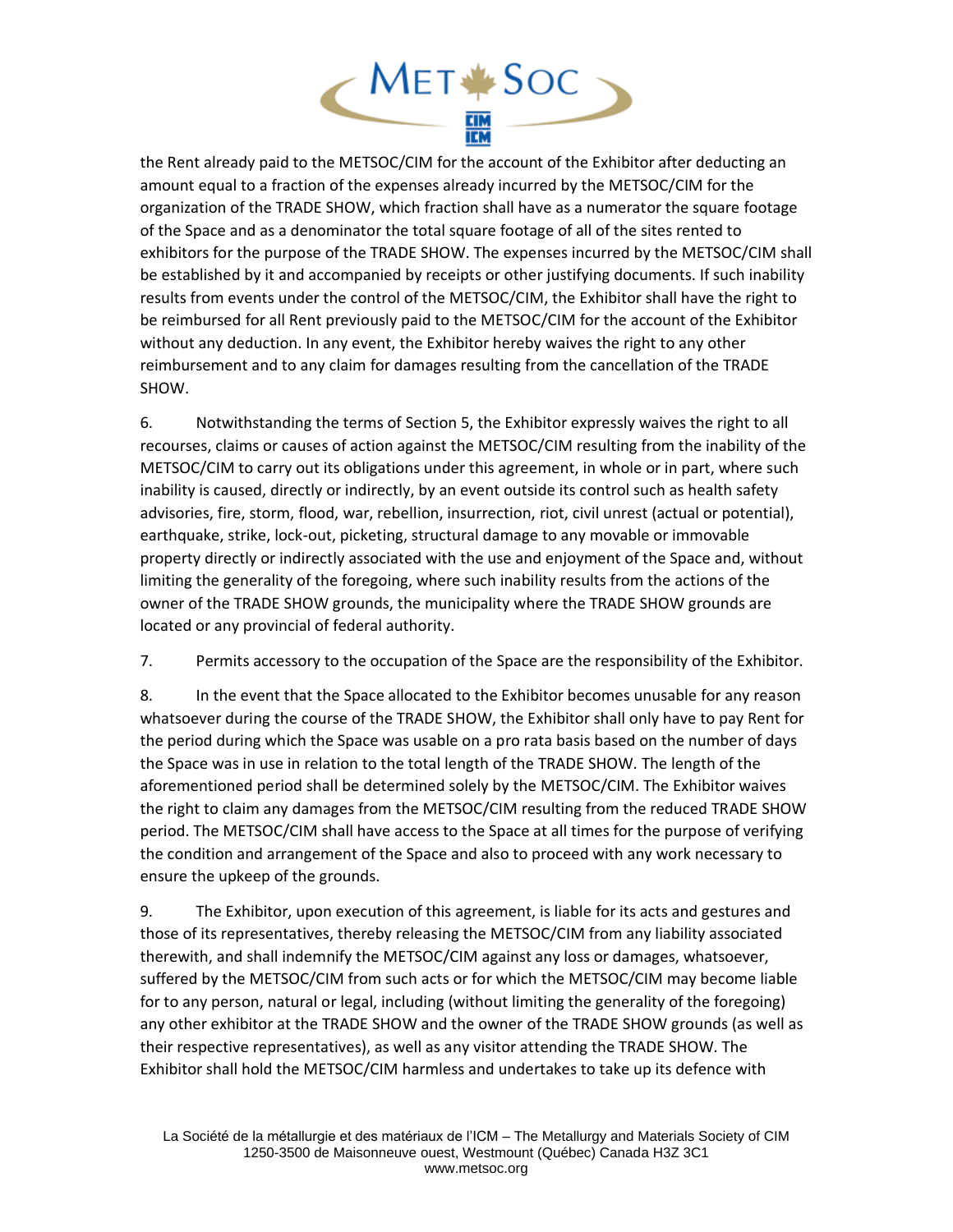

respect to any recourse, cause of action or claim made against the METSOC/CIM resulting directly or indirectly from any act of the Exhibitor or its representatives.

10. The Exhibitor assumes liability for any damage caused by it, its employees, contractors and authorized representatives to the premises of the TRADE SHOW, as well as to the property of the other exhibitors.

11. The METSOC/CIM, as well as its respective representatives, shall under no circumstances be held liable for any use whatsoever including namely, without limiting the generality of the foregoing, the performance, reproduction, broadcasting, and TRADE SHOW by the Exhibitor of any work which is the object of any copyright, trade mark, industrial design, patent or any other intellectual property right. The Exhibitor hereby holds the METSOC/CIM, as well as its respective representatives, harmless and agrees to take up their defence with respect to any recourse, cause of action or claims brought against the METSOC/CIM and each of its representatives, resulting directly or indirectly from any use whatsoever by the Exhibitor of any such work. The Exhibitor hereby declares and warrants to the METSOC/CIM that it has obtained all rights and authorizations necessary for any use of music or any other form of broadcasting which it might make use of during the course of the TRADE SHOW.

12. The Exhibitor shall subscribe for and maintain in force, at its sole expense, at all times from the date the Exhibitor gains access to the Space for the purpose of setting up the exhibit until the final occupation date, civil and public liability insurance (comprehensive coverage) and insurance to ensure the security of property which is under the Exhibitor's care or control or which belongs to it, against any accident and without limiting the generality of the foregoing, fire, theft and vandalism, in an amount not less than ONE (1) MILLION DOLLARS (\$1,000,000.00). The insurance policies for the above-noted coverage shall name, as co-insured (including waiver to the right of recourse between co-insured), the METSOC/CIM, the owner of the TRADE SHOW grounds, as well as their respective agents, representatives, officers, directors and employees. It is also agreed that said insurance policies shall be obtained on an occurrence basis.

The Exhibitor shall provide, under penalty of cancellation of this agreement, upon demand by the METSOC/CIM, any document establishing that the above-described insurance has been obtained and is in effect. The Exhibitor shall obtain from the insurers issuing the insurance policies and undertaking that they shall advise the METSOC/CIM by way of a written notice at least ten (10) days prior to any cancellation or modification of these policies.

In addition, the Exhibitor releases and liberates the METSOC/CIM and the owner of the TRADE SHOW grounds, as well as their respective agents, representatives, officers, directors and employees, from any responsibility in respect of the security of the Exhibitor's property and any property under its care, control or possession.

13. The METSOC/CIM reserves the right, at all times, to enter the Space and remove, all or part of the objects exhibited such as, without limiting the generality of the foregoing, printed matter, souvenirs and novelties and to expel from the TRADE SHOW exhibitors or the members of their personnel, or both, whose conduct is unacceptable given the decorum of the TRADE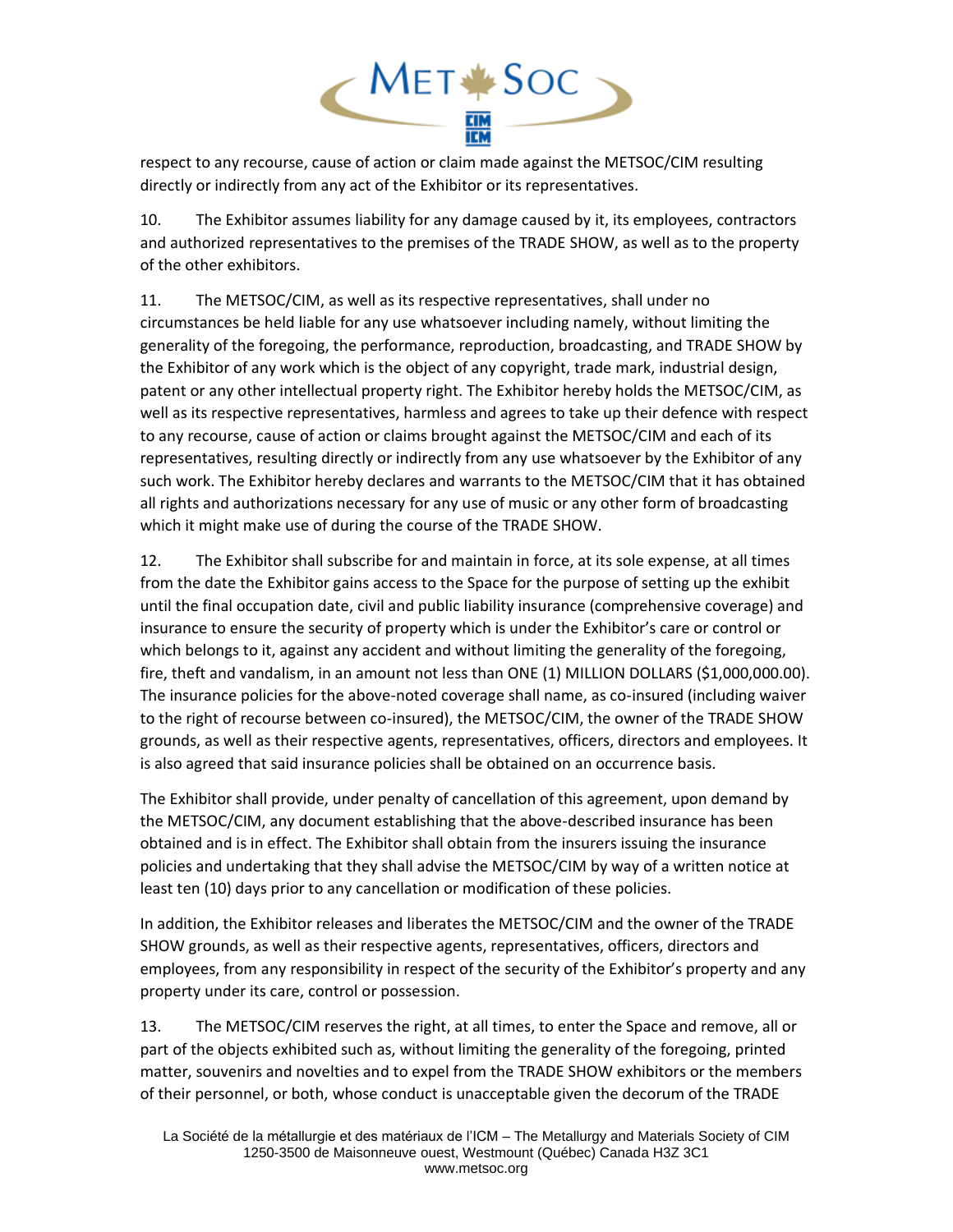

SHOW. This rule is designed to protect exhibitors against the TRADE SHOW or the operation of objects which are deemed by the METSOC/CIM to be dangerous, unacceptable or reprehensible to the public or to other exhibitors at the TRADE SHOW.

The Exhibitor is prohibited from using any mechanism or apparatus if the use thereof causes excessive noise or is objectionable to the public, neighbouring exhibitors or the METSOC/CIM. All moving machinery must be adequately equipped so as to prevent injuries to spectators, visitors, or other exhibitors.

14. The Space rented and allocated to the Exhibitor shall include the specifications described on the METSOC/CIM web site and will be that which is indicated on the official floor plan of the Space provided by the METSOC/CIM to the Exhibitor. The METSOC/CIM nevertheless reserves the right to make modifications to this plan if same is necessary in order to improve public access or safety. Such modifications, if made, will be brought to the attention of all exhibitors who are affected prior to the opening of the TRADE SHOW.

15. The Exhibitor is strictly prohibited from sponsoring, assigning, subletting, subdividing or, in any way, sharing any part of the Space by permitting its use by any person, natural or legal (including any subsidiary or parent company) or by any group of natural or legal persons whatsoever, who is not party to this agreement, without the prior written consent of the METSOC/CIM.

16. The Exhibitor agrees to utilize the Space and to provide an exhibit of products with the following characteristics:

16.1 the products shall be owned by it;

16.2 the products shall be marketed by it;

16.3 the products shall constitute an added attraction to the TRADE SHOW; and

16.4 the products shall have received the prior approval of the METSOC/CIM.

The Exhibitor does not have the right to permit the TRADE SHOW on the Space of any product whatsoever for which it is neither the manufacturer, the distributor nor the authorized dealer. No signs containing an advertisement contrary to this rule will be permitted during the TRADE SHOW.

17. The Exhibitor is responsible for the behaviour of its employees, mandatories and representatives while such personnel are on the TRADE SHOW grounds. The Space must be adequately staffed by properly attired personnel during the preview, as well as while open to the press and the public. The number and quality of staff must be to the satisfaction of the METSOC/CIM.

18. The Exhibitor is prohibited from distributing price lists, documents, or other material outside of its Space. It is not permitted to use the aisles for solicitation purposes or for the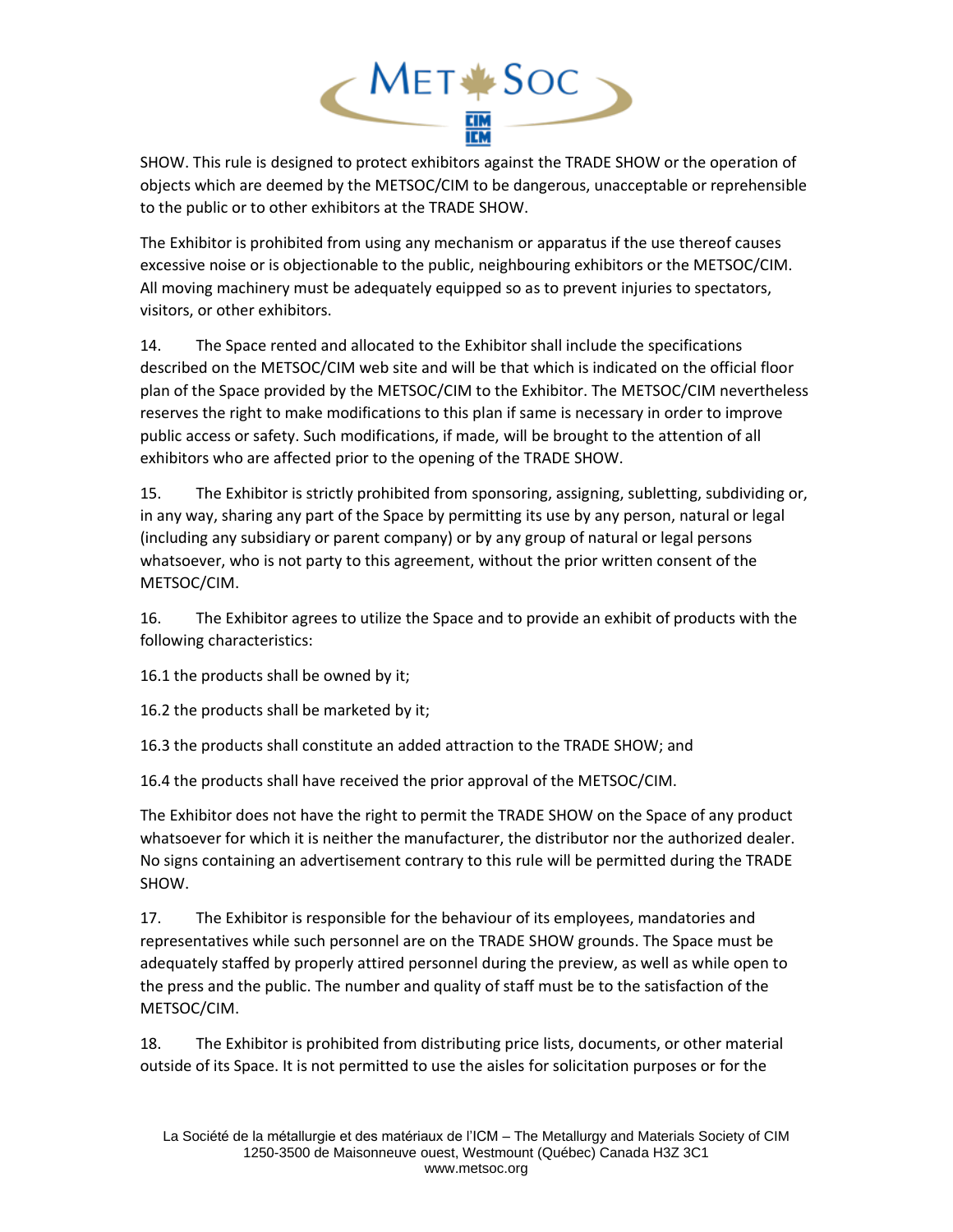

distribution of any item whatsoever, unless previously authorized in writing by the METSOC/CIM.

19. The Exhibitor must, at all times from the opening until the closing of the TRADE SHOW to the public and for the press, maintain the Space in a condition appropriate given the decorum of the TRADE SHOW. The Space must be returned by the Exhibitor in the same condition as it was in when the Exhibitor took possession of it.

20. In the event that the Rent becomes subject to a tax rate change or any other tax (municipal, provincial of federal), such a tax shall also be the responsibility of the Exhibitor.

21. The Exhibitor shall be considered in default under this agreement upon the occurrence of any of the following events:

21.1 the Exhibitor commits and act of bankruptcy according to the Bankruptcy and Insolvency Act (Canada), files or consents to the filing of a petition for a receiving order or a proposal pursuant to the Bankruptcy and Insolvency Act (Canada), or a petition or a motion is granted further to a request by the Exhibitor or a third party for the naming of a trustee, trustee in bankruptcy, receiver, liquidator, sequestrate or coordinator of its property;

21.2 the Exhibitor ceases or takes measures with a view to ceasing its operations;

21.3 if the Exhibitor is a legal person, there is a change in control of the Exhibitor;

21.4 all or a substantial portion of the enterprise of the Exhibitor is sold to a third party.

22. In the event that the Exhibitor is in default pursuant to this agreement and, without restricting the generality of the foregoing, of paying the Rent pursuant to the terms set out in the contract or stipulated on the web site, the Exhibitor hereby recognizes that it shall be formally in default of its obligations without the METSOC/CIM having any obligation to notify, either verbally or in writing, the Exhibitor of the measures it must undertake to remedy its default. The METSOC/CIM shall thereupon have the power to compel the Exhibitor to perform its obligations pursuant to the terms hereof; ii) to perform or have the obligations of the Exhibitor performed at the expense of the Exhibitor; or iii) to unilaterally resiliate this agreement by way of written notice and to retain all payments of Rent already received by it as partial compensation for damages suffered by the METSOC/CIM without prejudice to any other recourse for any damages exceeding such amounts already retained resulting from the default of the Exhibitor to conform with this agreement. Upon such resolution, the METSOC/CIM may retake possession of the Space free from any recourse on the part of the Exhibitor.

With regard to any monetary default, the METSOC/CIM may require, in addition to the amounts due, the payment of interest at an annual rate of twenty-four percent (24% or 2% monthly) applicable to any sum due by the Exhibitor pursuant to this agreement, as well as the repayment of any reasonable judicial and extra-judicial costs, including fees and disbursements, relating to the payment and recovery of any amount due, including the interest thereon.